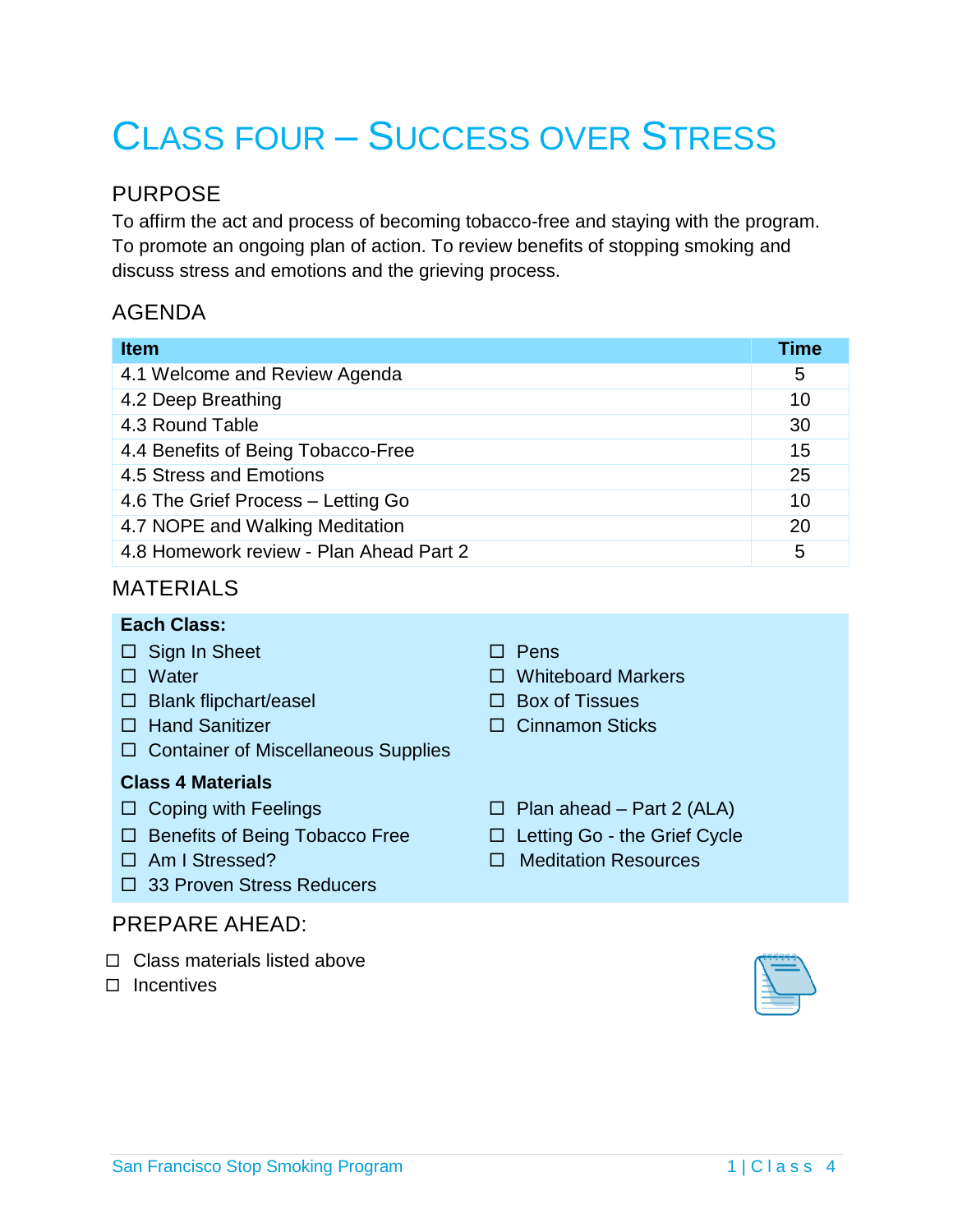# CLASS CONTENT

## **4.1 Welcome and review agenda (5 minutes)**

- Give positive feedback for attending
- Review agenda

#### *Facilitator Script:*

Today we will talk about benefits of being free of tobacco as well as how to deal with stress and emotions, and the grieving process - letting go of your smoking life. Remember that this program is very successful for those who regularly attend class sessions. Keep coming back whether you are free from tobacco yet or not.

Some of you may feel nervous or doubtful about becoming a non-smoker. Some of you may feel angry, scared, anxious, happy, relieved, and confident – or even all of those emotions at once! All these feelings are a *normal part of the process*. Feelings come and go. Remember that you don't have to be at the mercy of negative emotions. You can be free of tobacco and stay that way even if you're feeling anxious or unsure. Your emotions don't have to direct your actions. Even if you feel uncertain, keep doing the work of staying tobacco-free and you will succeed.

### **4.2 Deep breathing (10 minutes)**

- Review handout, six breathing exercises
- Lead 10 minute guided deep breathing or progressive relaxation exercise

# **Facilitator script:**

Tonight we will spend several minutes practicing deep breathing. This will be a good way for us all to bring our energy into the present moment, slow down our thoughts, and relax our bodies and minds.

#### **4.3 Round Table (50 minutes)**

#### *Facilitators Note: Emphasize that there is plenty of time for everyone to share.*

#### **Round Table Questions:**

- 1. If and when they became tobacco-free
- 2. How they feel right now
- 3. What strategies are you using to deal with cravings and triggers?

## *Alternative round table discussion: Ask each person how many cigarettes they have NOT smoked.*

- EXEP A tally of  $#$  of cigarettes they did not smoke
- Applaud their efforts and the health benefits of not smoking
- Remind them it's about the cigarettes they DID NOT smoke

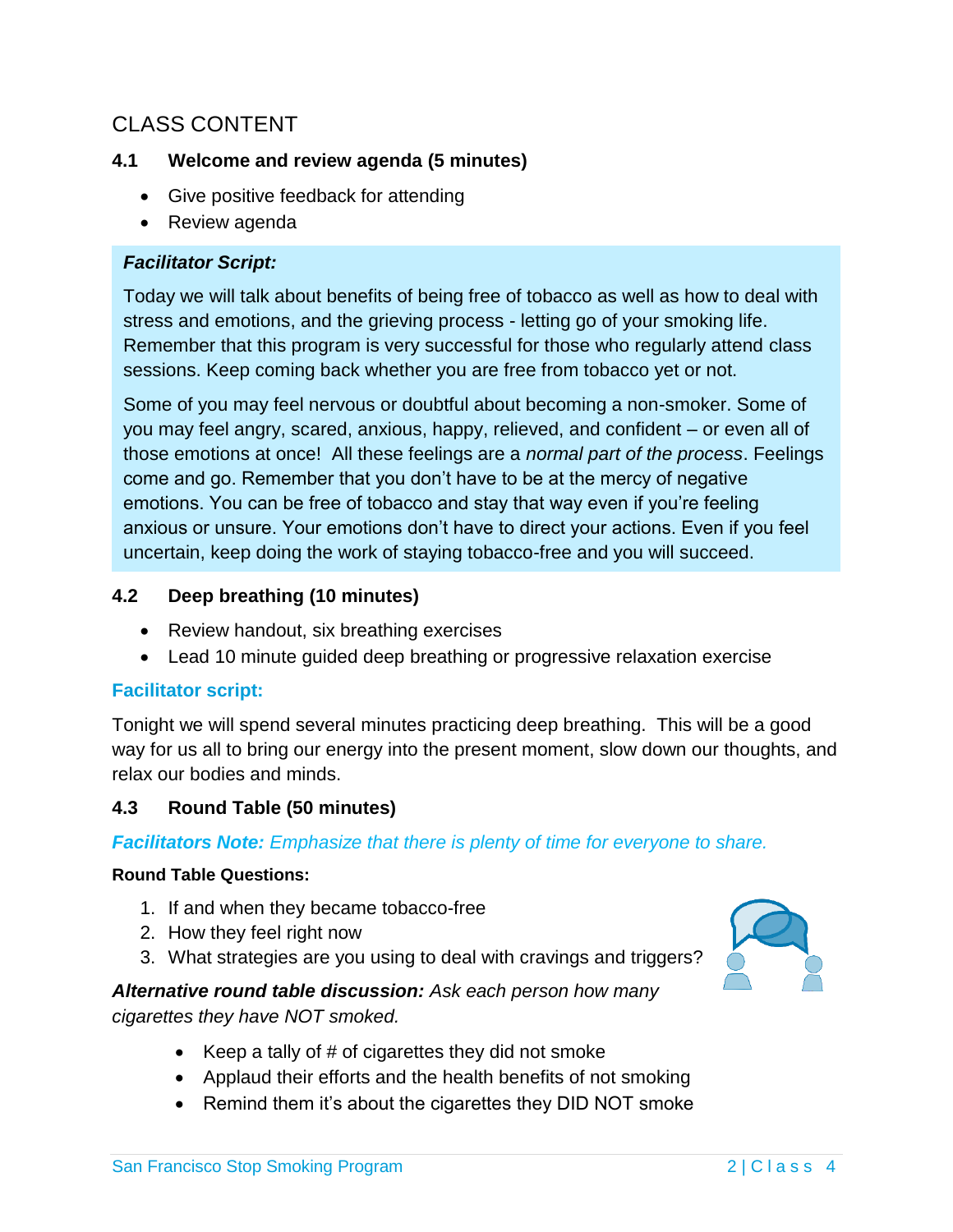# **4.4 Benefits of stopping smoking (15 minutes)**

#### **Discussion Question:**

What are some benefits that you've experienced already from becoming tobacco-free?



- Take several responses record them on a white board or flip chart
- Distribute "Benefits of Being Tobacco-Free" **handout**. Review the benefits and discuss health benefits
- Ask participants to write benefits that they've already noticed & short term benefits they are looking forward to on back of worksheet
- Encourage them to add to the sheet for homework

# **4.5 Stress and Emotions (30 minutes)**

### *Facilitator Script:*

Feeling stressed is an emotional response to situations in our lives, and the act of becoming tobacco-free is very stressful for most people. When you first begin this journey, small irritations can seem like major problems – your overall sensitivity may be heightened. For many years you probably relied on smoking as a way to cope, and it may appear to help you relax. Cigarettes may have actually masked your feelings, and now you have the opportunity to develop some new skills for managing stress and emotions.

Sometimes people try to stop or numb stress. Smoking, drinking and overeating are some coping mechanisms/survival techniques that people use. Burying feelings can make stress worse over time. Stress will always be a part of life, so we need some healthy ways to cope. Short-term coping techniques are important for getting through intense feelings. Techniques that may help you include:

- Keeping busy;
- Calling a friend to vent;
- Counting to 10;
- Walking or some other way to physically release pent-up energy;
- Journaling

#### **Discussion Question:**

What are some ways that you have been dealing with stress that feel healthy?



Pass out and review stress-related handouts listed below and ask for other ideas:

*"Coping with Feelings"*

*"33 Proven Stress Reducers"*

*"Am I Stressed?"*